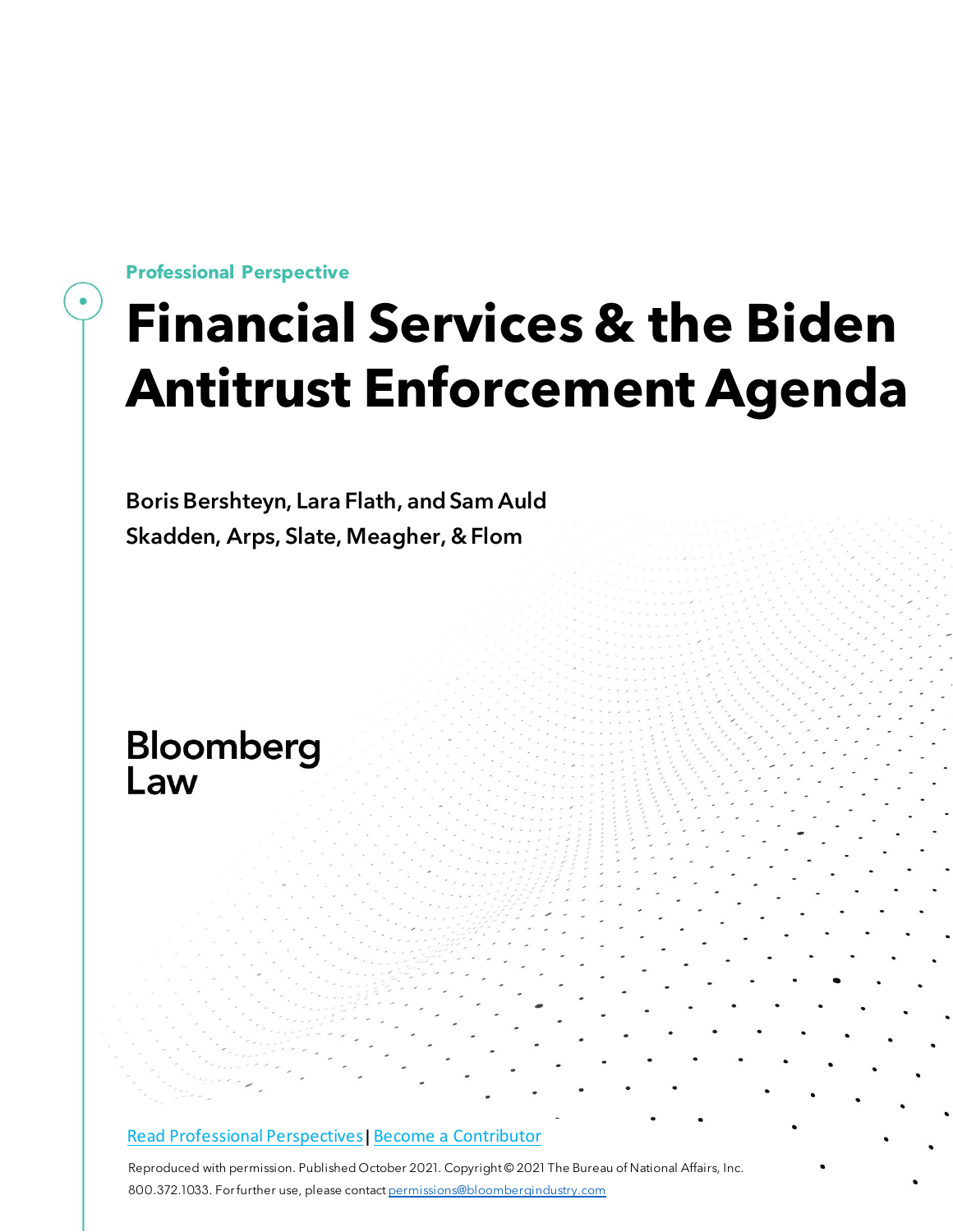# **Financial Services & the Biden Antitrust Enforcement Agenda**

#### *Contributedb[yBoris Bershteyn,](https://www.skadden.com/professionals/b/bershteyn-boris)[Lara Flath,](https://www.skadden.com/professionals/f/flath-lara-a) an[dSam Auld,](https://www.skadden.com/en/professionals/a/auld-sammuel) Skadden, Arps, Slate, Meagher, & Flom*

Even as technology companies have occupied headlines about more muscular antitrust enforcement, the financial services industry should be paying close attention. President Joe Biden signaled he will prioritize antitrust enforcement, particularly against practices that restrain employee wages and uses of technology.

Indeed, in other potential harbingers of an enforcement revival, Biden [issued](https://www.whitehouse.gov/briefing-room/presidential-actions/2021/07/09/executive-order-on-promoting-competition-in-the-american-economy/) a lengthy executive order committing the federal government to robust enforcement of competition laws, and became the first president to task a member of the National Economic Council (NEC) with focusing upon competition policy. In particular, the president's executive order directed various federal agencies to review competition in the financial services sector, including potential impacts from emerging technologies and the aggregation of data.

Additionally, in the waning days of the Trump administration, the Department of Justice began [touting](https://www.justice.gov/opa/speech/deputy-assistant-attorney-general-michael-murray-delivers-remarks-university-michigan-law) a revised "muscular" approach designed to bolster antitrust enforcement in this important sector. The Antitrust Division's structure has been altered to consolidate three separate sections in response to the "massive technological changes" in financial services that "blurred the lines between financial technology services, credit cards, and banking."

Between the new administration's expressed priorities and the Antitrust Division's new structure, the financial services industry could encounter growing scrutiny from competition authorities—a phenomenon often followed by civil litigation. This article focuses on aspects of the financial services industry that could face increased scrutiny.

## **Labor Practices**

The DOJ recently delivered on five years of warning about criminal sanctions against agreements that restrain employee wages and, in particular, no-poach agreements among employers not to solicit or hire each other's employees. In December 2020, the Antitrust Division obtained its first criminal indictment concerning an alleged wage-fixing conspiracy to lower the rates paid for physical therapists. That was quickly followed by an indictment charging health care competitors with agreeing not to solicit each other's senior-level employees. And, to no one's surprise, follow-on civil class action lawsuits quickly followed.

The Division's focus on labor markets aligns with the administration's priorities, as President Biden [called](https://joebiden.com/empowerworkers/) for a ban on most no-poach agreements, directed numerous federal officials—including the secretary of labor and the attorney general—to submit a report "on the effects of lack of competition on labor markets," and [requested](https://www.bloomberg.com/news/articles/2021-03-05/antitrust-author-timothy-wu-joins-national-economic-council) that senior NEC official Timothy Wu review the administration's policy toward no-poach agreements.

The financial services sector could feel this spotlight as investigations and civil suits in the past have focused upon nopoach pacts in a range of industries, [including](https://www.richmondfed.org/publications/research/econ_focus/2019/q1/policy_update.) those with highly skilled employees. Although the DOJ previously clarified that only "naked" no-poach agreements that are not reasonably necessary to a broader legitimate collaboration are per se unlawful—and therefore subject to criminal sanctions—it remains uncertain how rigorously the Biden administration intends to draw this distinction. It also remains to be seen how the administration will define which agreements are reasonably necessary to support legitimate collaboration and which procompetitive justifications are acceptable.

The administration's focus on labor markets may also lead to scrutiny of businesses, including those in financial services, exchanging information about their employees' wages. In fact, federal regulators [warned](https://www.ftc.gov/system/files/documents/advocacy_documents/joint-statement-bureau-competition-federal-trade-commission-antitrust-division-department-justice/statement_on_coronavirus_and_labor_competition_04132020_final.pdf) that companies should avoid sharing competitively sensitive information and singled out wage information as something companies should avoid communicating.

Regulators have [advised](https://www.justice.gov/atr/file/903511/download) that exchanges of wage data may be lawful if it is relatively outdated, managed by a neutral third party, and anonymized. But Biden's executive order on competition ["encouraged"](https://www.whitehouse.gov/briefing-room/presidential-actions/2021/07/09/executive-order-on-promoting-competition-in-the-american-economy/) the attorney general and the chair of the FTC "to consider whether to revise the Antitrust Guidance for Human Resource Professionals of October 2016."